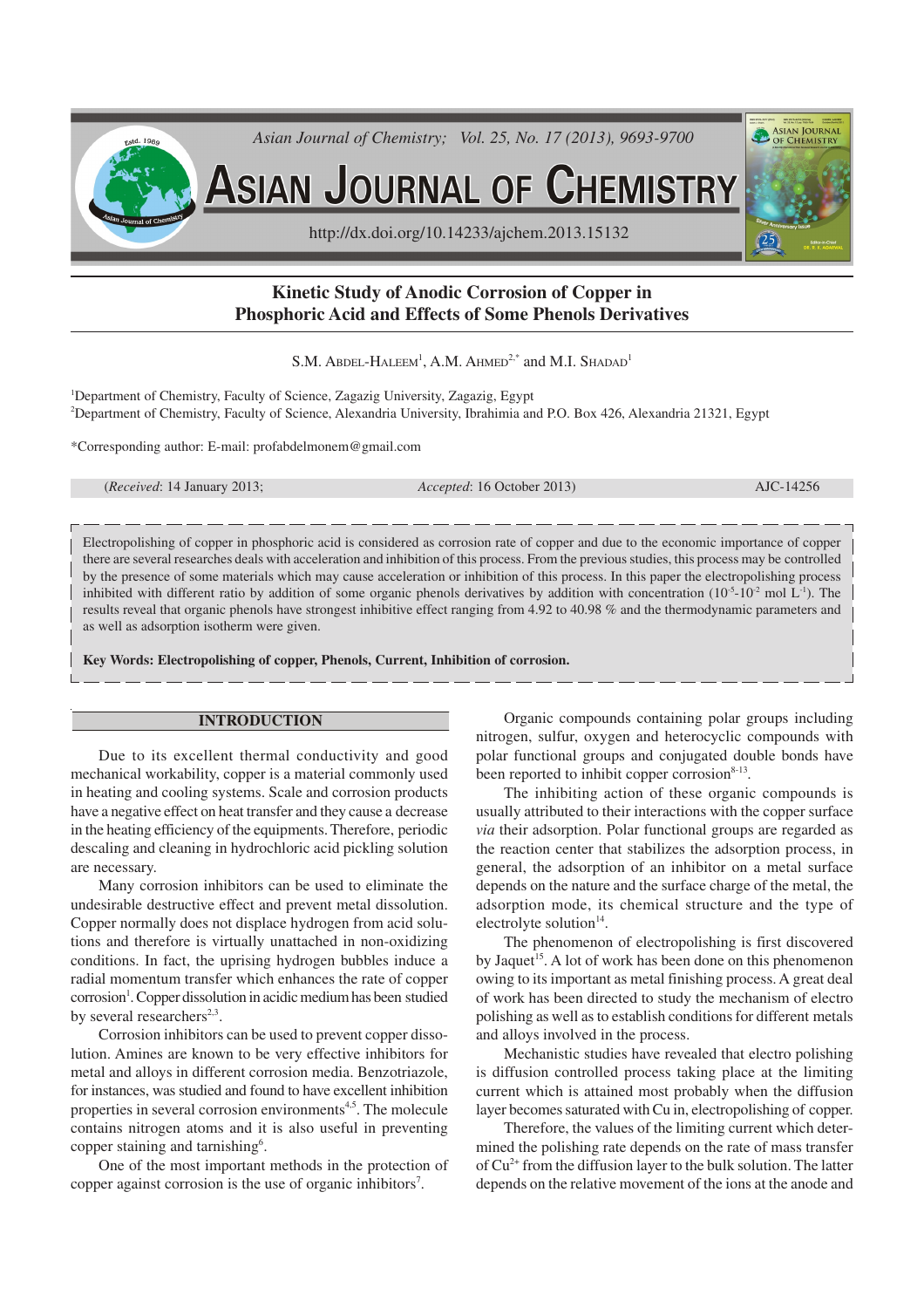in the electrolyte. Earlier works studied the factors affecting the limiting current have overlooked the effect of anode geometry as an important factor in determining the value of the limiting current.

The work of Hackerman and Hard<sup>16</sup> indicated that, electro polishing of copper in phosphoric acid results in the formation of a thin film of a phosphorous compound. The nature of solid film is not known. The radio tracer work suggested that, it a phosphorous containing compound. Other work based on electron diffraction showed .That, the film is an oxide. Hull cell studies by Lurking suggested that, copper oxides are formed during electro polishing of copper in  $H_3PO_4$ .

It can be defined that, a viscous layer is present at the surface of copper anodes during electro polishing as shown by the work of Walton<sup>17</sup>. It is likely that, the viscous layer controls the rate of dissolution of the solid film and that electro polishing occurs in those electrolytes in which there is a relationship, between the rate of electro polishing and the formation of the solid film and also between the rate of dissolution and diffusion of the solid product through the viscous layer. The objective of this study is to investigate the effect of some organic phenols (phenol, *p*-amino phenol, *o*-amino phenol, *o*-cresol, *p*-cresol and *m*-cresol) on the inhibition of copper corrosion in phosphoric acid at different conditions. The rate of copper corrosion is determined by measuring the anodic limiting current.

#### **EXPERIMENTAL**

Analar grade  $H_3PO_4$  (98 % w/w) and double distilled water used to prepare the electrolyte. Phenols derivatives were used in this work are Phenol, *p*-amino phenol, *o*-amino phenol, *o*cresol, *p*-cresol and *m*-cresol.



**Measurements of the limiting current:** Polarization curves were obtained by increasing the cell current step wise and the steady state anode potential against a reference electrode consisted of a wire immersed in a cup of Luggin tube filled with phosphoric acid concentration similar to that in the cell, the tip of the Luggin tube was placed 0.5-from the anode. The potential difference between the anode and the reference was measured by high impedance potentiometer. Five phosphoric acid concentrations (6, 8, 10, 12 and 14 M) were prepared from Analar grade phosphoric acid distilled water. The anode height varied from 1-5 cm. Before each run, the back part of the anode was insulated with polystyrene lacquers and the active surface of the anode was polished with fine emery paper, degreased with trichloroethylene, washed with alcohol and finally rinsed in distilled water. Electrode treatment was similar to that used by Wilke *et al.*18. Organic acid concentration were  $10^{-5}$ - $10^{-2}$  mol L<sup>-1</sup>. The rate of electro polishing of copper was determined at 25 ºC (Fig. 1).



Fig. 1. Electrolytic cell and the electrical circuit

**Rotating cylinder electrode (RCE) cell and circuit:** Fig. 2 is a block diagram of the apparatus which permits the rotating of a cylinder electrode at accurately controlled angular velocities. The shaft was driven by a variable speed motor. The frequency of rotation, recorded as revolution per minute was counted by an optical tachometer. The glass vessel which holds electrolyte is 13 cm diameter. The electrical circuit consists of 6 volts D.C. power supply, a multirange ammeter connected in series with the cell to measure the current and voltmeter is connected in parallel with the cell to measure its voltage.



Fig. 2. Electrolytic cell and electrical circuit

The anode consists of a copper metal cylinder 2 cm diameter and 7 cm length. The sides and back of the cylinder as well as the drive shaft are insulated by epoxy-resin. The cathode is made of a cylinder copper metal electrode of 12 cm diameter; it's also acted as the reference electrode by virtue of its high surface area compared to that of the anode.

## **RESULTS AND DISCUSSION**

**Leveling process:** Fig. 3 shows a typical polarization curves obtained using different concentration of *p*-cresol as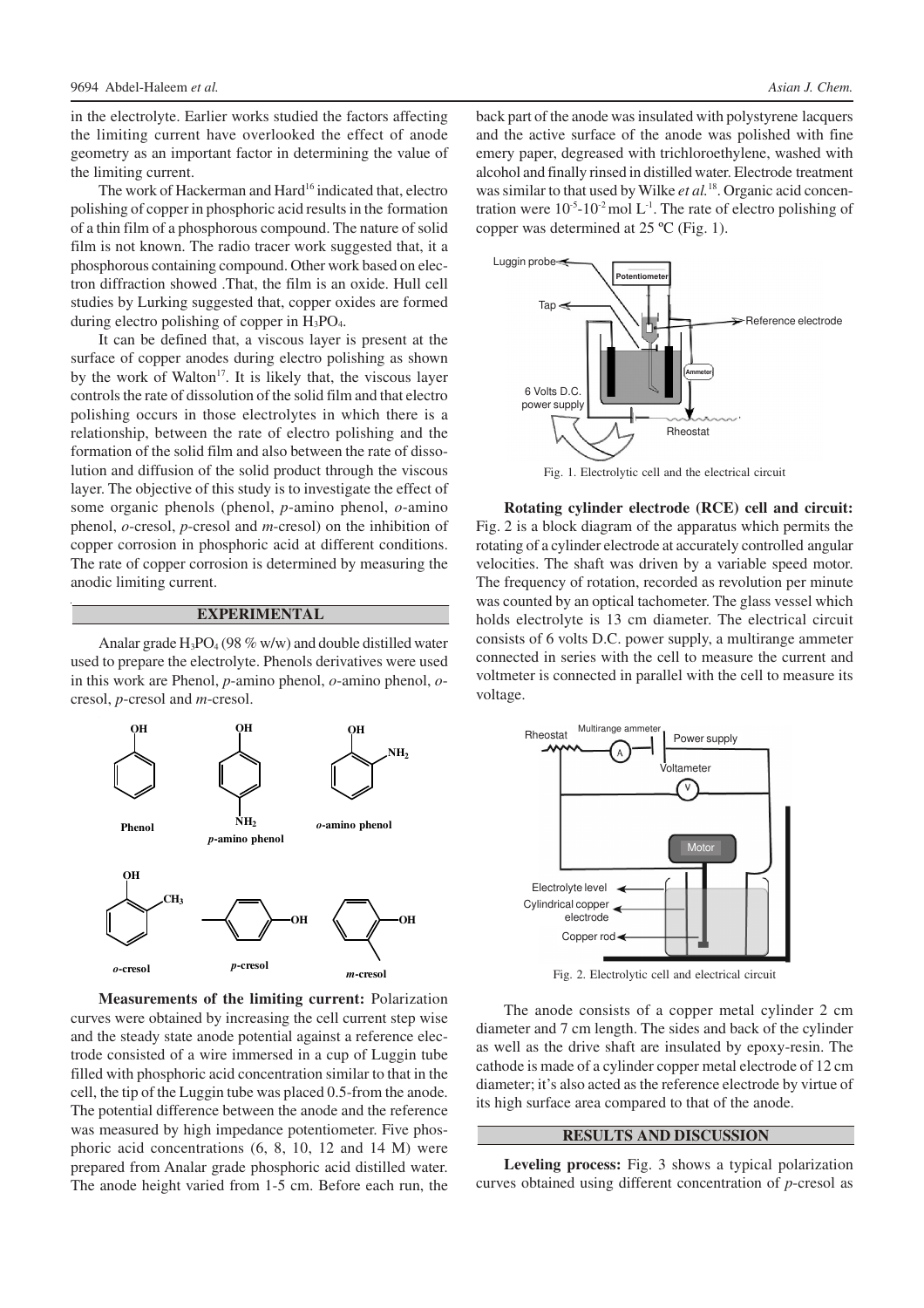

Fig. 3. Relation between I (mA) and V (mV) in presence of *p*-cresol at 25 ºC and 8 M H3PO4 for divided cell at 2 cm height

divided cell at 25 °C and 8 M H<sub>3</sub>PO<sub>4</sub>. The limiting current at which polishing take place was determined from those polarization curves and used to calculate the mass transfer coefficient  $(K)$  of copper polishing in  $H_3PO_4$  from the equation:

$$
K = \frac{I}{zFC_0} \tag{1}
$$

C0: bulk concentration, z: valence and F: Faraday number. Table-1 gives the values of limiting current at all temperatures for all compounds.

Leveling is the principle process in electropolishing<sup>19</sup>. Mayer *et al.*<sup>20</sup> explained the necessity to separate between anode and cathode by non-conductive slit to prevent the gas bubbles transfer to the anode surface and enhance the homogenous distribution of electric current. The study of leveling based on the classical current voltage curves of electropolishing as shown in Fig. 3. A typical polarogram obtained in this study for phenols derivatives in case of divided and undivided cell.

The curve divided into two parts: in the first part, the current density (c.d.) is proportional to the voltage. At the second part of the curve, the metal undergoes electropolishing.

**Effect of electrode height on limiting current:** Fig. 4 shows that the limiting current density decreases with the increase in height. In electro-polishing and generally for anodic dissolution of metal, the direction of flow of the thermodynamic boundary layer and the diffusion layer increase in the downward direction, *i.e.*, the resistance to mass transfer increases in the downward direction. Accordingly, the local limiting current density increases in the up-ward direction of the anode. This explains why polishing is attained at the upper parts of the electrode before the lower parts at the limiting current region. This was confirming by visual observation during electropolishing. The average limiting current density decreases with increase in the height according to the equation:

$$
I_1 = \frac{C}{H^a} \tag{2}
$$



Fig. 4. Relation between current density and height for blank solution and in presence of all compounds

| TABLE-1<br>VALUES OF LIMITING CURRENT AT DIFFERENT TEMPERATURES FOR ALL COMPOUNDS USED IN CASE OF DIVIDED CELL |                |                |                   |                |                |                |             |       |
|----------------------------------------------------------------------------------------------------------------|----------------|----------------|-------------------|----------------|----------------|----------------|-------------|-------|
|                                                                                                                | Phenol         |                |                   | $o$ -Cresol    |                |                |             |       |
| Conc. $M \times 10^6$                                                                                          | $25^{\circ}$ C | $30^{\circ}$ C | 35 °C             | $40^{\circ}$ C | $25^{\circ}$ C | $30^{\circ}$ C | 35 °C       | 40 °C |
| 0.0                                                                                                            | 710            | 750            | 800               | 860            | 710            | 750            | 800         | 860   |
| 0.5                                                                                                            | 650            | 670            | 720               | 730            | 570            | 585            | 600         | 620   |
| $1.0\,$                                                                                                        | 580            | 600            | 630               | 640            | 540            | 540            | 555         | 570   |
| 1.5                                                                                                            | 550            | 570            | 590               | 610            | 490            | 510            | 530         | 545   |
| 2.0                                                                                                            | 510            | 530            | 540               | 550            | 460            | 480            | 500         | 520   |
| 2.5                                                                                                            | 470            | 485            | 500               | 530            | 420            | 435            | 450         | 470   |
| 3.0                                                                                                            | 430            | 445            | 460               | 500            | 390            | 405            | 420         | 430   |
| 5.0                                                                                                            | 405            | 420            | 435               | 450            | 275            | 290            | 310         | 330   |
|                                                                                                                |                |                | $p$ -Amino phenol |                | $p$ -Cresol    |                |             |       |
| 0.0                                                                                                            | 710            | 750            | 800               | 860            | 710            | 750            | 800         | 860   |
| 0.5                                                                                                            | 620            | 640            | 660               | 680            | 550            | 570            | 585         | 600   |
| 1.0                                                                                                            | 565            | 585            | 600               | 620            | 520            | 540            | 555         | 570   |
| 1.5                                                                                                            | 530            | 545            | 560               | 580            | 490            | 500            | 510         | 520   |
| $2.0\,$                                                                                                        | 485            | 500            | 515               | 570            | 430            | 445            | 450         | 465   |
| 2.5                                                                                                            | 460            | 470            | 480               | 490            | 410            | 425            | 440         | 450   |
| 3.0                                                                                                            | 425            | 440            | 455               | 470            | 370            | 380            | 390         | 405   |
| 5.0                                                                                                            | 385            | 400            | 410               | 420            | 210            | 230            | 250         | 280   |
|                                                                                                                |                |                | $o$ -Amino phenol |                |                |                | $m$ -Cresol |       |
| 0.0                                                                                                            | 710            | 750            | 800               | 850            | 710            | 750            | 800         | 860   |
| 0.5                                                                                                            | 590            | 610            | 630               | 650            | 510            | 530            | 550         | 570   |
| $1.0\,$                                                                                                        | 550            | 470            | 580               | 600            | 480            | 495            | 510         | 530   |
| 1.5                                                                                                            | 510            | 525            | 540               | 550            | 420            | 435            | 450         | 470   |
| 2.0                                                                                                            | 470            | 480            | 490               | 500            | 370            | 385            | 400         | 420   |
| 2.5                                                                                                            | 450            | 460            | 470               | 480            | 300            | 320            | 340         | 350   |
| 3.0                                                                                                            | 400            | 410            | 420               | 440            | 240            | 260            | 280         | 300   |
| 5.0                                                                                                            | 350            | 370            | 385               | 400            | 145            | 160            | 180         | 200   |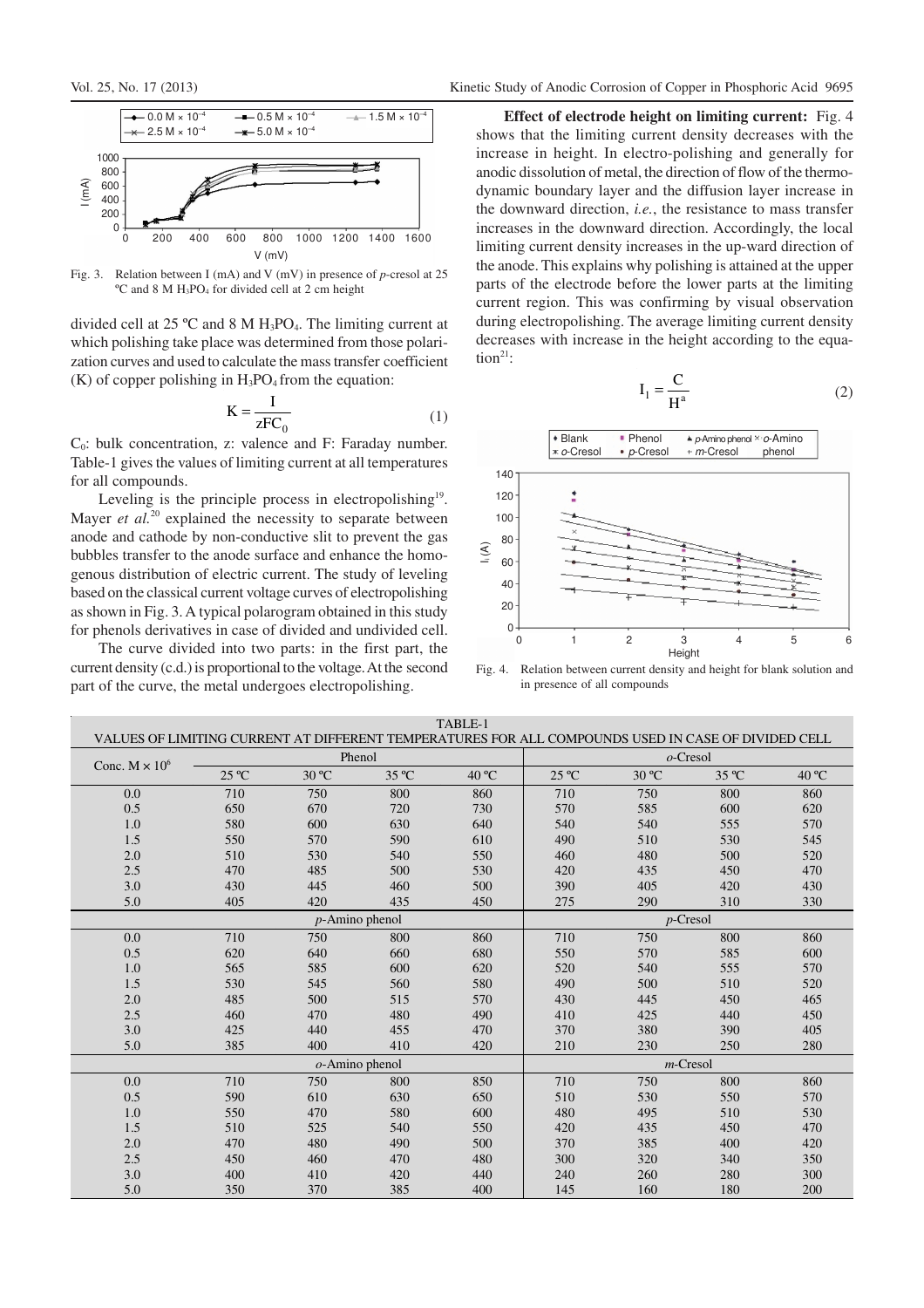where C is constant, H is the height of electrode, a is constant depends on the type of solution,  $[a = 0.502$  for undivided cell.

**Effect of organic compounds concentration the limiting current:** Table-1 gives the observed limiting current at all concentrations of phenol at all temperatures. The observed limiting current, which represent the rate of copper metal corrosion in phosphoric acid, are found that, the limiting current rate of electropolishing decrease with increasing the concentration of phenols derivatives additives (Table-1). It is recommended on the basis of results that, it may use in this range of concentration to inhibit the corrosion of copper metal in  $8 M H_3PO_4$  acid in all type of phenols derivatives to be used in this work<sup>22</sup>. The mass transfer coefficient of polishing process, which used in data correlation, calculated from the limiting current using the eqn. 1.

The above equation based on the finding of previous studies<sup>23</sup>. If the limiting current in absence of organic compounds (I) and in the presence of organic compounds (I<sub>1</sub>), the percentage of inhibition can be calculated from the following equation:

$$
Inhibition (\%) = \frac{I - I_1}{I} \times 100
$$
 (3)

Table-2 and Fig. 5 show that the per cent inhibition caused by organic compounds ranges from 4.92 to 40.98 % depending on the organic phenols derivatives and their concentrations.



Fig. 5*.* Relation between % inhibition and concentration of all compounds at 25 ºC

The limiting current decreases with increasing the concentration of organic compounds. This agrees with the finding of other authors who worked within the same range of concentration using other inhibitors $24$ . The deceasing in the limiting current with increasing the concentration of organic phenols derivatives is attributing to: (a) The solubility of dissolved

copper phosphate in phosphoric acid, which is responsible for the limiting current, decreases with increasing phosphoric acid concentration. (b) The viscosity of the solution increases with increasing phenols derivatives concentration with consequence decrease in the diffusivity of  $Cu^{2+}$  according to Stokes-Einstein equation<sup>25</sup>.

**Adsorption isotherm:** It generally assumed that the adsorption isotherm of the inhibitor at the metal solution interface is the first main role the mechanism of inhibitors action in aggressive acid media. Table-3 shows the relation between limiting current and surface coverage in  $8 \text{ M H}_3\text{PO}_4$  for all phenols used: (a) Electrostatic attraction between charged molecules and the charged metal. (b) Interaction of lone pairs of electron in the molecules with the metal. (c) Interaction of electron with metal. A combination of the above<sup>26</sup>.

Figs. 6-11 shows the Flory-Huggins adsorption isotherm for copper electrode in  $H_3PO_4$  plotted as log  $\theta$ /C against log (1-θ) at 25 ºC. A straight line is obtained with a slope x and intercept log xK. The experimental data fits the Flory-Huggins adsorption isotherm which represented by:

$$
\log \frac{\theta}{C} = \log xK + x \log(1 - \theta)
$$
 (4)



Fig. 6. Flory-Huggins adsorption isotherms at 25 ºC for phenol (**I**)



Fig. 7. Flory-Huggins adsorption isotherms at 25 ºC for *p*-amino (**II**)

| TABLE-2                                |                                                                                    |                        |                         |                 |                |                 |  |  |
|----------------------------------------|------------------------------------------------------------------------------------|------------------------|-------------------------|-----------------|----------------|-----------------|--|--|
|                                        | RELATION BETWEEN PERCENTAGE INHIBITION AND CONCENTRATION OF ALL COMPOUNDS AT 25 °C |                        |                         |                 |                |                 |  |  |
| $C \times 10^5$ (mol L <sup>-1</sup> ) | Inhibition $(\%)$                                                                  |                        |                         |                 |                |                 |  |  |
|                                        | Phenol $(I)$                                                                       | $p$ -Amino phenol (II) | $o$ -Amino phenol (III) | $o$ -Cresol(IV) | $p$ -Cresol(V) | $m$ -Cresol(VI) |  |  |
| 0.5                                    | 9.7                                                                                | 13.9                   | 18.1                    | 20.8            | 23.6           | 29.2            |  |  |
| 1.0                                    | 19.4                                                                               | 21.5                   | 23.6                    | 25.0            | 27.8           | 33.3            |  |  |
| 1.5                                    | 23.1                                                                               | 26.4                   | 29.2                    | 31.9            | 40.3           | 48.6            |  |  |
| 2.0                                    | 29.2                                                                               | 32.6                   | 34.7                    | 36.1            | 40.3           | 48.6            |  |  |
| 2.5                                    | 34.7                                                                               | 36.1                   | 37.5                    | 41.7            | 43.1           | 58.3            |  |  |
| 3.0                                    | 40.2                                                                               | 40.9                   | 41.7                    | 45.8            | 48             | 66.7            |  |  |
| 5.0                                    | 43.8                                                                               | 46.5                   | 51.4                    | 61.8            | 70.8           | 80.1            |  |  |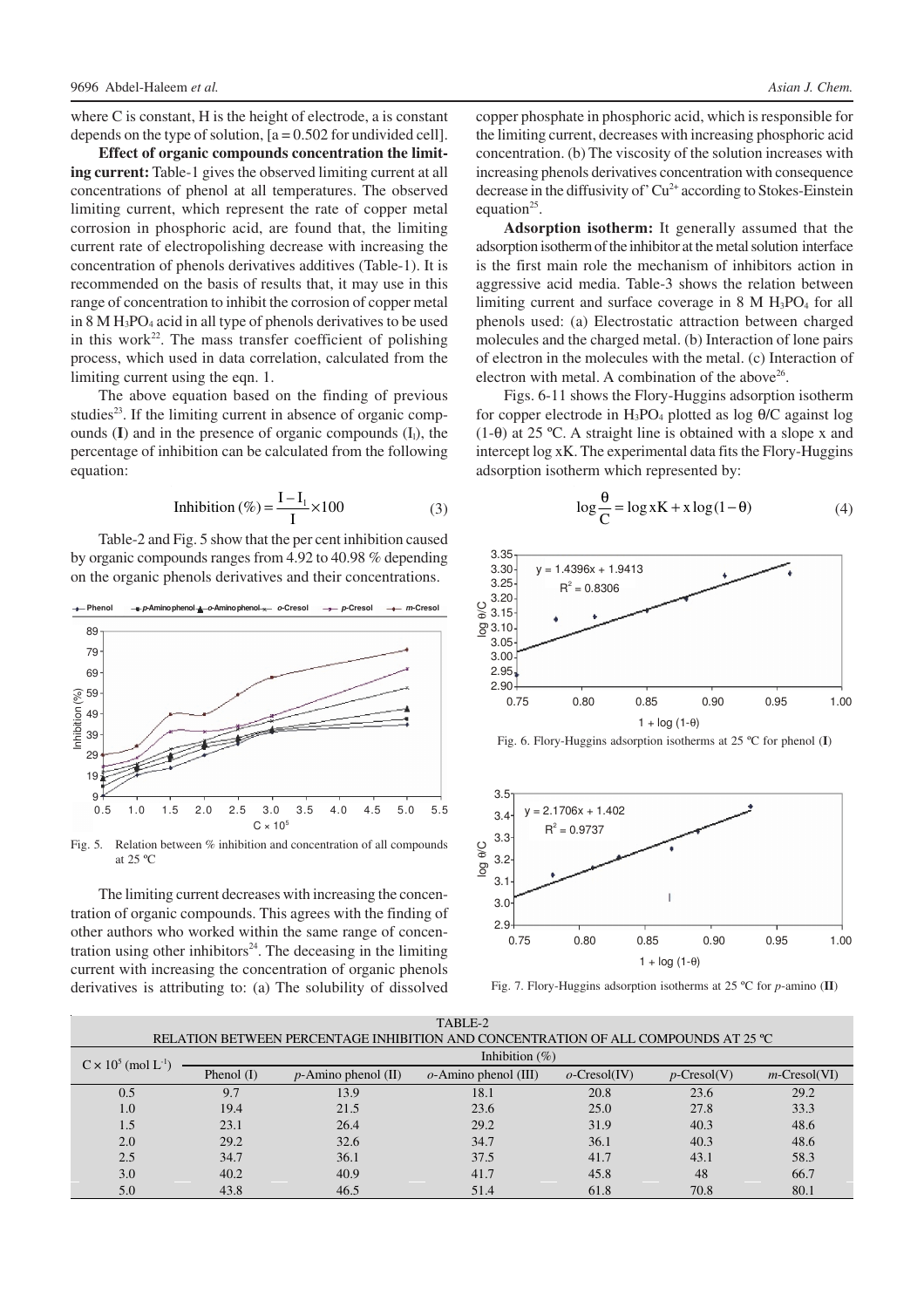| TABLE-3<br>LIMITING CURRENT AND SURFACE COVERAGE IN 8 M PHOSPHORIC ACID WITH<br>DIFFERENT PHENOLS DERIVATIVES CONCENTRATIONS FOR DIVIDED CELL |                |                    |                |                        |                        |                  |                    |                 |
|-----------------------------------------------------------------------------------------------------------------------------------------------|----------------|--------------------|----------------|------------------------|------------------------|------------------|--------------------|-----------------|
|                                                                                                                                               |                |                    |                |                        |                        |                  |                    |                 |
| Conc. $M \times 10^4$                                                                                                                         | Inh. $(\%)$    | log C              | $\theta$       | $\theta/1-\theta$      | $log(\theta/1-\theta)$ | $1-\theta$       | $log(1-\theta)$    | $\log \theta/C$ |
|                                                                                                                                               |                |                    |                | Phenol (I)             |                        |                  | $-0.04$            | 3.29            |
| 0.5<br>$1.0\,$                                                                                                                                | 9.72<br>19.44  | $-4.30$<br>$-4.00$ | 0.097<br>0.194 | 0.108<br>0.241         | $-0.97$<br>$-0.62$     | 0.92<br>$0.81\,$ | $-0.09$            | 3.28            |
| 1.5                                                                                                                                           | 23.61          | $-3.82$            | 0.236          | 0.309                  | $-0.51$                | 0.76             | $-0.12$            | 3.20            |
| $2.0\,$                                                                                                                                       | 29.17          | $-3.70$            | 0.292          | 0.412                  | $-0.39$                | 0.71             | $-0.15$            | 3.16            |
| 2.5                                                                                                                                           | 34.72          | $-3.60$            | 0.347          | 0.532                  | $-0.27$                | 0.65             | $-0.19$            | 3.14            |
| 3.0                                                                                                                                           | 40.28          | $-3.52$            | 0.402          | 0.674                  | $-0.17$                | 0.60             | $-0.22$            | 3.13            |
| 5.0                                                                                                                                           | 43.75          | $-3.30$            | 0.438          | 0.778                  | $-0.11$                | 0.56             | $-0.25$            | 2.94            |
|                                                                                                                                               |                |                    |                | $p$ -Amino phenol (II) |                        |                  |                    |                 |
| 0.5                                                                                                                                           | 13.89          | $-4.30$            | 0.139          | 0.161                  | $-0.79$                | 0.85             | $-0.07$            | 3.44            |
| 1.0                                                                                                                                           | 21.53          | $-4.00$            | 0.215          | 0.274                  | $-0.56$                | 0.78             | $-0.11$            | 3.33            |
| 1.5                                                                                                                                           | 26.39          | $-3.80$            | 0.264          | 0.358                  | $-0.45$                | 0.74             | $-0.13$            | 3.25            |
| $2.0\,$                                                                                                                                       | 32.64          | $-3.70$            | 0.326          | 0.485                  | $-0.315$               | 0.68             | $-0.17$            | 3.21            |
| 2.5                                                                                                                                           | 36.11          | $-3.60$            | 0.361          | 0.565                  | $-0.25$                | 0.65             | $-0.19$            | 3.16            |
| $3.0\,$                                                                                                                                       | 40.97          | $-3.52$            | 0.409          | 0.694                  | $-0.16$                | $0.60\,$         | $-0.22$            | 3.13            |
| 5.0                                                                                                                                           | 46.53          | $-3.30$            | 0.465          | 0.870                  | $-0.06$                | 0.54             | $-0.27$            | 2.97            |
|                                                                                                                                               |                |                    |                | o-Amino phenol (III)   |                        |                  |                    |                 |
| 0.5                                                                                                                                           | 9.72           | $-4.30$            | 0.097          | 0.108                  | $-0.97$                | 0.92             | $-0.04$            | 3.29            |
| $1.0\,$                                                                                                                                       | 19.44          | $-4.00$            | 0.194          | 0.241                  | $-0.62$                | 0.81             | $-0.09$            | 3.28            |
| 1.5                                                                                                                                           | 23.61          | $-3.82$            | 0.236          | 0.309                  | $-0.51$                | 0.76             | $-0.12$            | 3.20            |
| 2.0                                                                                                                                           | 29.17          | $-3.70$            | 0.292          | 0.412                  | $-0.39$                | 0.71             | $-0.15$            | 3.16            |
| 2.5                                                                                                                                           | 34.72          | $-3.60$            | 0.347          | 0.532                  | $-0.27$                | 0.65             | $-0.19$            | 3.14            |
| 3.0                                                                                                                                           | 40.28          | $-3.52$            | 0.402          | 0.674                  | $-0.17$                | $0.60\,$         | $-0.22$            | 3.13            |
| 5.0                                                                                                                                           | 43.75          | $-3.30$            | 0.438          | 0.778                  | $-0.11$                | 0.56             | $-0.25$            | 2.94            |
|                                                                                                                                               |                |                    |                | $o$ -Cresol(IV)        |                        |                  |                    |                 |
| 0.5                                                                                                                                           | 13.89          | $-4.30$            | 0.139          | 0.161                  | $-0.79$                | 0.85             | $-0.07$            | 3.44            |
| $1.0\,$                                                                                                                                       | 21.53          | $-4.00$            | 0.215          | 0.274                  | $-0.56$                | 0.78             | $-0.11$            | 3.33            |
| 1.5                                                                                                                                           | 26.39          | $-3.80$            | 0.264          | 0.358                  | $-0.45$                | 0.74             | $-0.13$            | 3.25            |
| 2.0<br>2.5                                                                                                                                    | 32.64<br>36.11 | $-3.70$<br>$-3.60$ | 0.326<br>0.361 | 0.485<br>0.565         | $-0.315$<br>$-0.25$    | 0.68<br>0.65     | $-0.17$<br>$-0.19$ | 3.21<br>3.16    |
| 3.0                                                                                                                                           | 40.97          | $-3.52$            | 0.409          | 0.694                  | $-0.16$                | 0.60             | $-0.22$            | 3.13            |
| 5.0                                                                                                                                           | 46.53          | $-3.30$            | 0.465          | 0.870                  | $-0.06$                | 0.54             | $-0.27$            | 2.97            |
|                                                                                                                                               |                |                    |                | $p$ -Cresol (V)        |                        |                  |                    |                 |
| 0.5                                                                                                                                           | 9.72           | $-4.30$            | 0.097          | 0.108                  | $-0.97$                | 0.92             | $-0.04$            | 3.29            |
| $1.0\,$                                                                                                                                       | 19.44          | $-4.00$            | 0.194          | 0.241                  | $-0.62$                | 0.81             | $-0.09$            | 3.28            |
| 1.5                                                                                                                                           | 23.61          | $-3.82$            | 0.236          | 0.309                  | $-0.51$                | 0.76             | $-0.12$            | 3.20            |
| $2.0\,$                                                                                                                                       | 29.17          | $-3.70$            | 0.292          | 0.412                  | $-0.39$                | 0.71             | $-0.15$            | 3.16            |
| 2.5                                                                                                                                           | 34.72          | $-3.60$            | 0.347          | 0.532                  | $-0.27$                | 0.65             | $-0.19$            | 3.14            |
| 3.0                                                                                                                                           | 40.28          | $-3.52$            | 0.402          | 0.674                  | $-0.17$                | 0.60             | $-0.22$            | 3.13            |
| 5.0                                                                                                                                           | 43.75          | $-3.30$            | 0.438          | 0.778                  | $-0.11$                | 0.56             | $-0.25$            | 2.94            |
|                                                                                                                                               |                |                    |                | $m$ -Cresol (VI)       |                        |                  |                    |                 |
| 0.5                                                                                                                                           | 13.89          | $-4.30$            | 0.139          | 0.161                  | $-0.79$                | 0.85             | $-0.07$            | 3.44            |
| 1.0                                                                                                                                           | 21.53          | $-4.00$            | 0.215          | 0.274                  | $-0.56$                | 0.78             | $-0.11$            | 3.33            |
| 1.5                                                                                                                                           | 26.39          | $-3.80$            | 0.264          | 0.358                  | $-0.45$                | 0.74             | $-0.13$            | 3.25            |
| 2.0                                                                                                                                           | 32.64          | $-3.70$            | 0.326          | 0.485                  | $-0.315$               | 0.68             | $-0.17$            | 3.21            |
| 2.5                                                                                                                                           | 36.11          | $-3.60$            | 0.361          | 0.565                  | $-0.25$                | 0.65             | $-0.19$            | 3.16            |
| 3.0                                                                                                                                           | 40.97          | $-3.52$            | 0.409          | 0.694                  | $-0.16$                | 0.60             | $-0.22$            | 3.13            |
| 5.0                                                                                                                                           | 46.53          | $-3.30$            | 0.465          | 0.870                  | $-0.06$                | 0.54             | $-0.27$            | 2.97            |
| 3.6 <sub>T</sub>                                                                                                                              |                |                    |                |                        | 3.7 <sub>T</sub>       |                  |                    |                 |





Fig. 8. Flory-Huggins adsorption isotherms at 25 ºC for *o*-amino phenol (**III**)

where x is the number of water molecules replaced by one molecule of the inhibitor. It is clear that, the surface coverage

Fig. 9. Flory-Huggins adsorption isotherms at 25 ºC for *o*-cresol (**IV**)

data are useful for discussing adsorption characteristics. The adsorption of inhibitors at metal solution interface may be due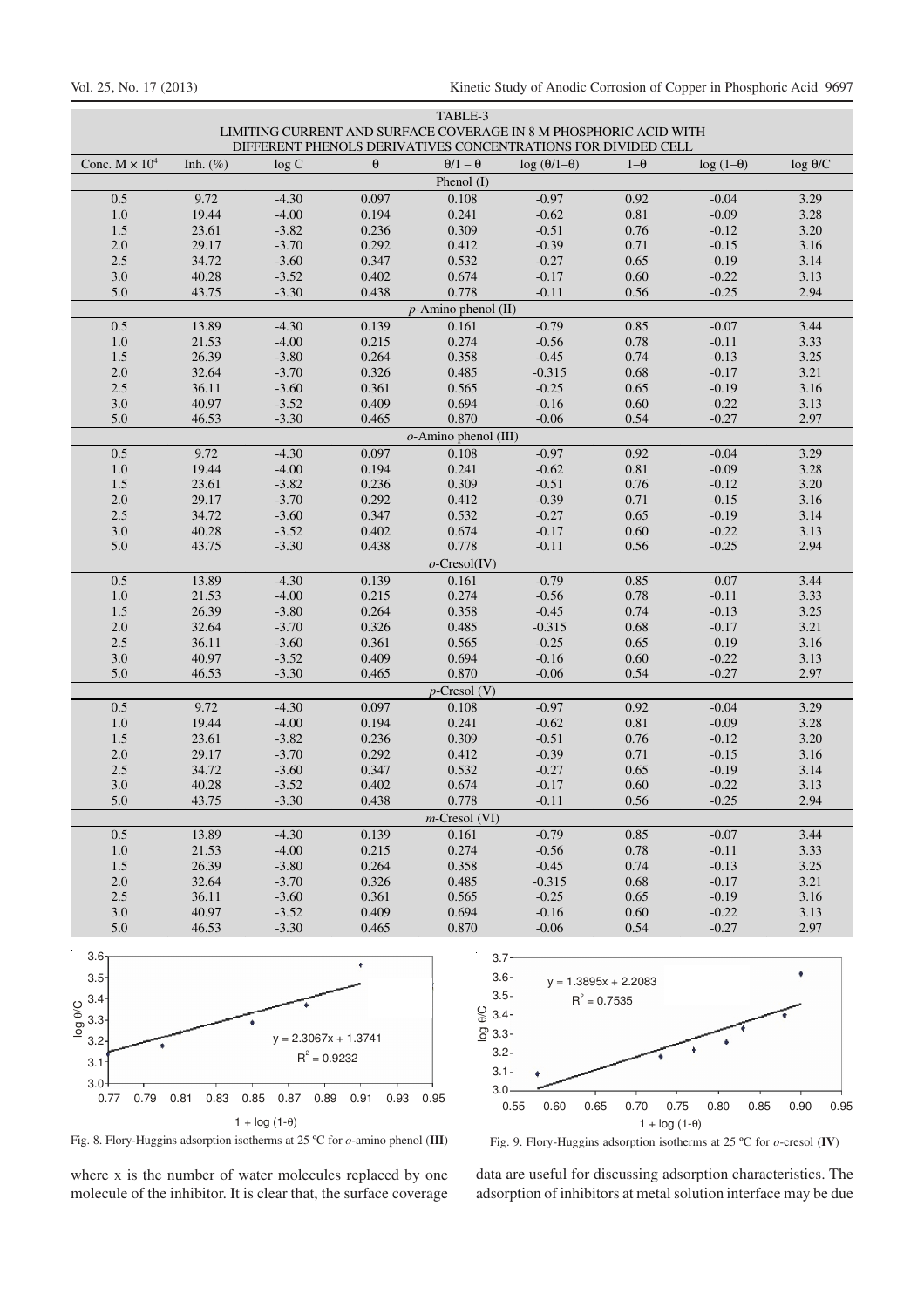



 $1 + \log(1-\theta)$ Fig. 11. Flory-Huggins adsorption isotherms at 25 ºC for *m*-cresol (**VI**)

to the formation of either electrostatic or covalent bonding between the adsorbents and the metal surface atoms<sup>27</sup>.

The kinetic adsorption isotherm may be written in the form $^{28}$ :

$$
\log \frac{\theta}{1-\theta} = \log k' + y \log C \tag{5}
$$

where y is the number of inhibitor molecules occupy one active site. The binding constant of adsorption  $K = k^{1/y}$ , where 1/y is the number of the surface active sites occupied by one molecule of the inhibitor and k is the binding constant. Figs. 12-17 linear relation of the inhibitor molecules between log θ/1-θ and log C at 25 ºC and the calculated values of 1/y and K given in Table-3.















Fig. 17. Kinetic adsorption isotherms for *m*-cresol (VI) at 25 ºC

The values of 1/y depend on the type of phenols derivative. From Table-4 it is obvious that, the value of 1/y for *m*-cresol (VI) is approximately one. It is suggested that the compound attached to one active site per inhibitor molecule.

For other inhibitors [phenol (I), *p*-amino phenol (II), *o*-amino phenol (III), *o*-cresol (IV) and *p*-cresol (V)], the values of 1/y higher than one, indicating that, the given inhibitors molecules are attached to more one active site.

The free energy of adsorption ( $\Delta G_{ads}$ ) at different concentration was calculating from the following equation:

$$
\Delta G_{ads} = -RT \ln (55.5 \text{ K}) \tag{6}
$$

The value 55.5 is the concentration of water in the solution mol/L.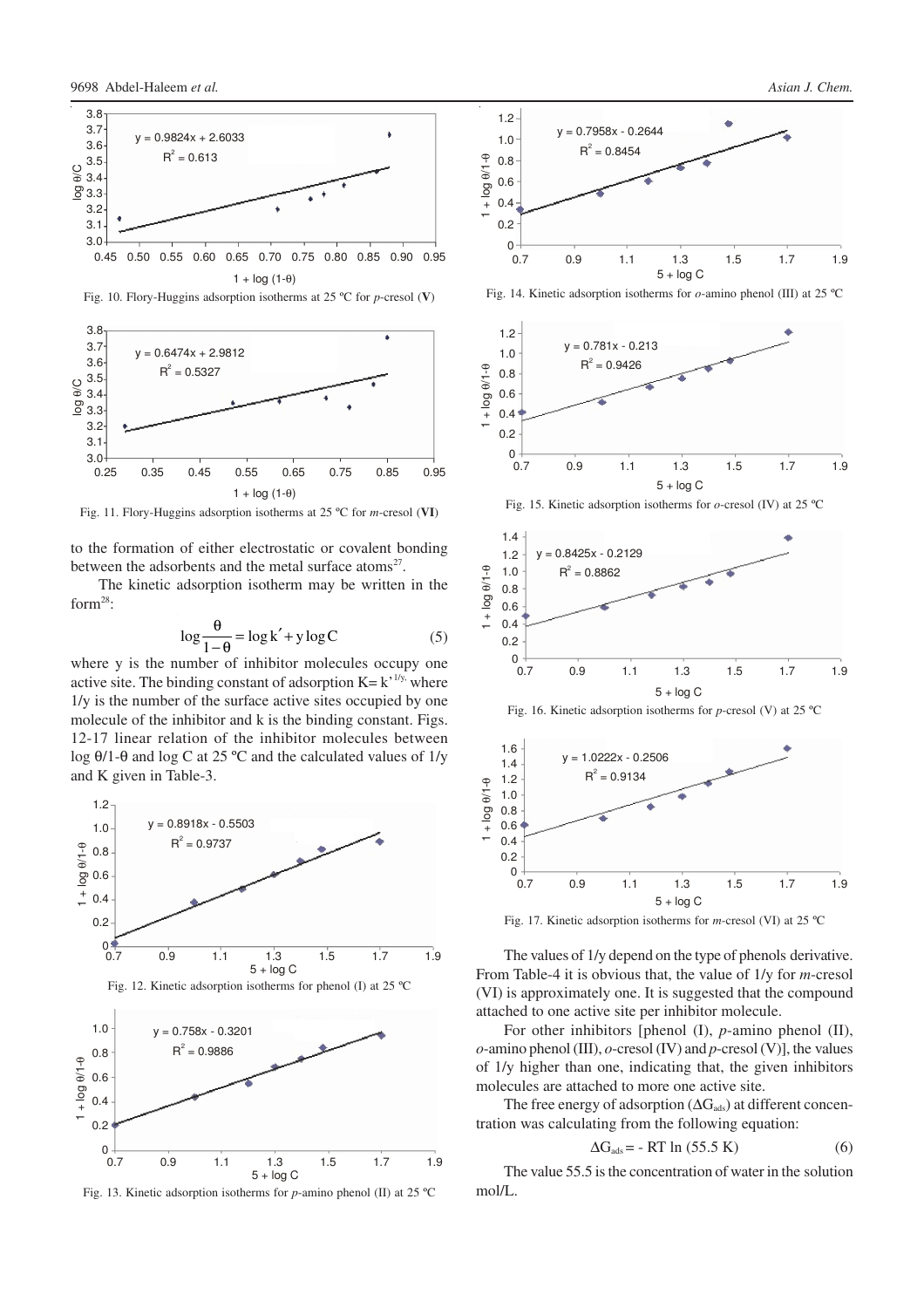| LADLC-4<br>VALUES OF K, X AND 1/y OF PHOSPHORIC ACID IN PRESENCE OF DIFFERENT PHENOLS<br>DERIVATIVES TO LANGMUIR, FLORY-HUGGINS AND KINETIC ADSORPTION ISOTHERM |        |               |        |                             |         |  |
|-----------------------------------------------------------------------------------------------------------------------------------------------------------------|--------|---------------|--------|-----------------------------|---------|--|
|                                                                                                                                                                 |        | Flory-Huggins |        | Kinetic adsorption isotherm |         |  |
| Compounds                                                                                                                                                       |        |               |        | $1/\mathrm{v}$              |         |  |
| Phenol $(I)$                                                                                                                                                    | 1.4396 | 1669.39       | 0.8918 | 1.12                        | 810.59  |  |
| $p$ -Amino phenol (II)                                                                                                                                          | 2.1706 | 1721.95       | 0.7572 | 1.32                        | 294.04  |  |
| $o$ -Amino phenol (III)                                                                                                                                         | 1.8727 | 2027.83       | 0.6903 | 1.45                        | 188.93  |  |
| $o$ -Cresol(IV)                                                                                                                                                 | 1.4195 | 2913.83       | 0.7810 | 1.28                        | 491.81  |  |
| $p$ -Cresol(V)                                                                                                                                                  | 2.3713 | 2980.67       | 0.8425 | 1.19                        | 997.01  |  |
| $m$ -Cresol(VI)                                                                                                                                                 | 0.6374 | 2682.53       | 0.9858 | 1.01                        | 5640.09 |  |

TABLE-4

The values of  $\Delta G_{ads}$  are given in Table-5. In all cases, the  $\Delta$ G<sub>ads</sub> values are negative and lie in the range of 26.56-31.31 KJ/mol. The most efficient inhibitor shows the most negative value. This suggests that, they strongly adsorbed on the metal surface. The negative values of ∆G<sub>ads</sub> indicate that, the spontaneous adsorption of the inhibitor. It's found that, the  $\Delta G_{ads}$ values are more positive than - 40 K J/mol indicating that the inhibitors are physically adsorbed on the metal surface. Similar results had also been reported<sup>29</sup>.

| TABLE-5                                                        |
|----------------------------------------------------------------|
| VALUES OF FREE ENERGY OF ADSORPTION (kJ mol <sup>-1</sup> ) OF |
| PHOSPHORIC ACID IN PRESENCE OF DIFFERENT PHENOLS               |
| DERIVATIVES USING DIFFERENT METHODS                            |

| Compounds               | $-\Delta G_{ads}$ (kJ mol <sup>-1</sup> ) |                             |  |  |
|-------------------------|-------------------------------------------|-----------------------------|--|--|
|                         | Flory-Huggins                             | Kinetic adsorption isotherm |  |  |
| Phenol $(I)$            | 28.35                                     | 26.56                       |  |  |
| $p$ -Amino phenol (II)  | 28.42                                     | 24.04                       |  |  |
| $o$ -Amino phenol (III) | 28.83                                     | 22.95                       |  |  |
| $o$ -Cresol (IV)        | 29.73                                     | 25.32                       |  |  |
| $p$ -Cresol (V)         | 29.78                                     | 27.07                       |  |  |
| $m$ -Cresol (VI)        | 29.52                                     | 31.36                       |  |  |

**Effect of temperature:** The effect of temperature on the copper electropolishing rate in absence and presence of phenols derivatives was determined in the temperature range 25, 30, 35, 40 ºC and illustrated in Table-6. It observed that the electropolishing rate increases with temperature for different concentrations of organic compounds.

**Thermodynamic treatment of the results:** From the integrated form of the Arrhenius equation:

$$
\ln I = -\frac{E_a}{RT} + \ln A \tag{7}
$$

where R is the gas constant  $(8.314 \text{ kJ mol}^{-1})$ ,  $E_a$  is the activation energy and A is the frequency factor. It can be seen that, the gradient is given by  $-E_a/R$  and the intercept by ln A give the values of E for the compounds used.

The values for enthalpy of activation ∆H<sup>\*</sup>, entropy of activation ∆S \* and free energy of activation ∆G \* can be obtaining by using equations:

$$
\Delta H^* = E_a - RT \tag{8}
$$

$$
\frac{\Delta S^*}{R} = \ln A - \ln \left( \frac{kTe}{h} \right)
$$
 (9)

| TABLE-6                                                   |
|-----------------------------------------------------------|
| TTHERMODYNAMIC PARAMETERS FOR ELECTRODEPOSITION OF COPPER |
| IN PRESENCE OF PHENOL, $p$ -AMINO AND $o$ -AMINO AT 25 °C |

|                      |                               | IN PRESENCE OF PHENOL, $p$ -AMINO AND $\theta$ -AMINO AT 25 C |                                                     |                                      |
|----------------------|-------------------------------|---------------------------------------------------------------|-----------------------------------------------------|--------------------------------------|
| Conc. $(mod L^{-1})$ | $E_a$ (kJ mol <sup>-1</sup> ) | $\Delta G^*$ (kJ mol <sup>-1</sup> )                          | $\Delta S^*$ (J mol <sup>-1</sup> k <sup>-1</sup> ) | $\Delta H^*$ (kJ mol <sup>-1</sup> ) |
|                      |                               | Phenol $(I)$                                                  |                                                     |                                      |
| 1.00E-05             | 6.6642                        | 57.26592                                                      | $-0.17811$                                          | 4.16364                              |
| 5.00E-05             | 8.6161                        | 57.4188                                                       | $-0.17199$                                          | 6.1373                               |
| 1.00E-04             | 11.1814                       | 57.629.5                                                      | $-0.161977$                                         | 9.33587                              |
| 5.00E-04             | 12.5433                       | 57.727.07                                                     | $-0.159861$                                         | 10.0645                              |
| 1.00E-03             | 13.0243                       | 57.786.68                                                     | $-0.15844$                                          | 10.5455                              |
| 5.00E-03             | 11.5827                       | 57.905.4                                                      | $-0.16368$                                          | 9.10395                              |
| 1.00E-02             | 12.4715                       | 57.854.9                                                      | $-0.16053$                                          | 9.99275                              |
|                      |                               | $p$ -Amino phenol (II)                                        |                                                     |                                      |
| 1.00E-05             | 13.5059                       | 57.7883                                                       | $-0.15683$                                          | 11.02708                             |
| 5.00E-05             | 11.7423                       | 57.814                                                        | $-0.1628$                                           | 9.26352                              |
| 1.00E-04             | 13.4603                       | 58.00544                                                      | $-0.1577$                                           | 10.98148                             |
| 5.00E-04             | 13.1846                       | 58.11443                                                      | $-0.159$                                            | 10.70582                             |
| 1.00E-03             | 14.9851                       | 58.242                                                        | $-0.1534$                                           | 12.506                               |
| 5.00E-03             | 16.0355                       | 58.3668                                                       | $-0.1503$                                           | 13.5567                              |
| 1.00E-02             | 18.6014                       | 58.5231                                                       | $-0.1422$                                           | 16.1225                              |
|                      |                               | $o$ -Amino phenol (III)                                       |                                                     |                                      |
| 1.00E-05             | 6.6862                        | 57.624                                                        | $-0.17916$                                          | 4.20738                              |
| 5.00E-05             | 5.7894                        | 57.720                                                        | $-0.18249$                                          | 3.31056                              |
| 1.00E-04             | 7.0650                        | 57.852                                                        | $-0.1787$                                           | 4.58618                              |
| 5.00E-04             | 8.4720                        | 58.0185                                                       | $-0.17449$                                          | 5.99325                              |
| 1.00E-03             | 8.8610                        | 58.13796                                                      | $-0.1736$                                           | 6.3822                               |
| 5.00E-03             | 9.2864                        | 58.2634                                                       | $-0.1726$                                           | 6.80756                              |
| 1.00E-02             | 10.7887                       | 58.4066                                                       | $-0.16802$                                          | 8.30989                              |